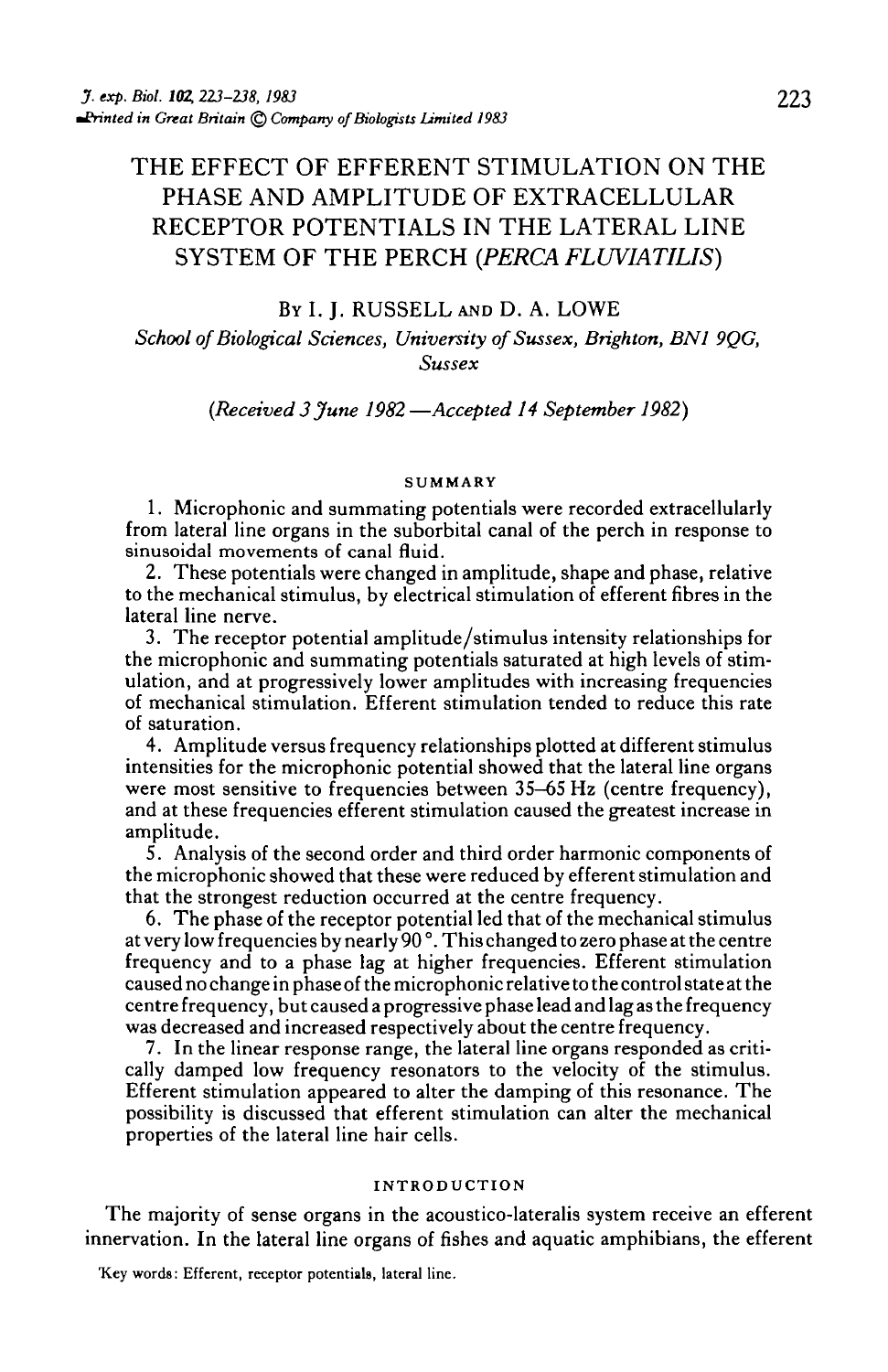## 224 I. J. RUSSELL AND D. A. LOWE

fibres form synapses with the hair cells (Flock, 1965; Harris & Flock, 1967) and a inhibitory (Russell, 1968; Flock & Russell, 1973a). They are active just before and during any active movement made by the animal (Russell, 1971a; 1976; Roberts & Russell, 1972), and their proposed role is to suppress activity in the afferent fibres which might be elicited by the animal's own movements. This is achieved by a presynaptic effect on the hair cell. Brief electrical stimulation of the efferent fibres causes long lasting inhibitory post-synaptic potentials and conductance increases in the hair cells. This leads to a reduction in the amplitude of the excitatory post-synaptic potentials recorded in the terminals of the afferent fibres (Flock & Russell, 1976). Associated with these intracellular events is an increase in the microphonic and summating potentials (Flock & Russell, 19736), which are the extracellularly recorded receptor potentials of lateral line organs (Kuiper, 1956; Flock, 1965).

In response to sinusoidal mechanical stimulation, the microphonic potential recorded from lateral line organs is roughly sinusoidal, but twice the frequency of the stimulus. Flock (1965) attributed this frequency doubling to the presence of two populations of hair cells in lateral line organs. These have their kinocilia located on opposite sides of the stereocilia bundles, and are, thereby, morphologically polarized in opposite directions. In the hair cells of the frog sacculus, Hudspeth & Corey (1977) demonstrated a physiological correlation for this morphological polarization, in that only displacement of the stereocilia towards the kinocilium caused an excitatory response. This finding supported Flock's proposal that each population of lateral line hair cells generated asymmetrical receptor potentials which were 180° out of phase with respect to each other, and that the double microphonic was due to the algebraic sum of these two potentials. More recent intracellular studies of lateral line hair cells also tend to support this view (Flock, Jørgensen & Russell, 1973). The asymmetrical voltage response of the lateral line hair cells gives rise to a d.c. potential or summating potential. The polarity of the microphonic and summating potentials depends on the configuration of the recording electrodes, but they represent an inward flow of current across the apical membranes of the hair cells. Thus their increase during efferent inhibition is believed to be due to an increased inward flow of current across the apical membranes of the hair cells caused by their hyperpolarization (Flock & Russell, 1976). However, there is increasing evidence that hair cells in the acoustico-lateralis system may have an active, rather than a passive, role in transduction, and that efferent fibres may regulate this activity. The idea stems from the discovery of the contractile proteins actin and myosin in the stereocilia and apical regions of hair cells (Flock & Cheung, 1977; De Rosier, Tilney & Egelman, 1980; Macartney, Comis & Pickles, 1980). More recently Mountain, Hubbard & Geisler (1980), Mountain (1980) and Siegel & Kim (1980) have shown that stimulation of the crossed olivocochlear bundle alters the generation of distortion products in the microphonic potential and sound pressure measured in the cochlea and at the tympanic membrane respectively. They attributed these effects to changes in the mechanical properties of the outer hair cells with which fibres of the crossed olivo-cochlear bundle form synaptic contact (Smith, 1968). In this paper we show that electrical stimulation of the efferent fibres in lateral line canal organs causes changes in the phase and harmonic distortion of the microphonic potential and we discuss the possibility that these are due to changes in the mechanical properties of the hair cells.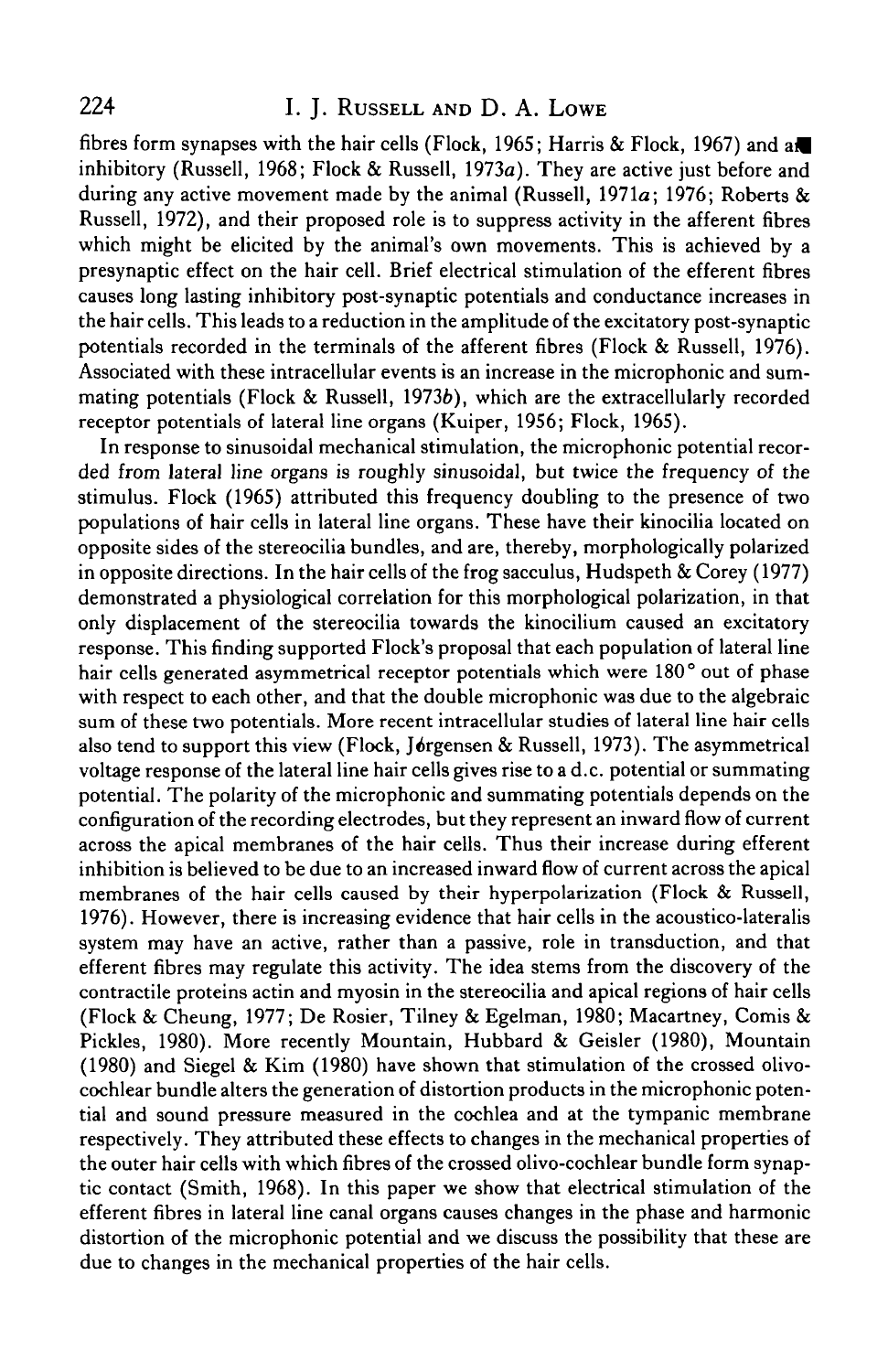#### METHODS

A total of 43 perch, 6-7 in long were used in this study. They were each anaesthetized with intraperitoneal injections of 18-20 mg/kg Saffan (Glaxovet) (Oswald, 1978) and then transferred to a specially constructed Perspex tank where they were held rigidly on their sides, and respired artificially by a flow of tap water through a plastic mouth-piece.

The orbit was exposed to reveal the branch of the anterior lateral line nerve supplying the sense organs of the sub-orbital canal. This was exposed and placed over a pair of platinum-iridium hook electrodes and covered with mineral oil. The electrodes were used to record from the nerve, and to electrically stimulate it. When the electrodes were used for stimulating they were fed from a stimulus isolator with voltage pulses of  $0.05$  ms duration at frequencies up to 200 pulses  $\mathrm{s}^{-1}$  in bursts between 80 ms and 30 s long.

Extracellular receptor potentials were recorded from lateral line organs in the suborbital canal by inserting a silver wire for a distance of about 1 mm into one of the pores. The wire was 100  $\mu$ m diameter and insulated except for a 50  $\mu$ m exposed tip which was chlorided. The indifferent electrode was a silver-silver chloride electrode inserted into the body musculature. Signals from these electrodes were amplified, displayed on an oscilloscope and stored on an F.M. tape-recorder for future analysis.

The lateral line canal organs were stimulated mechanically by the movements of a glass probe with a spherical tip about  $200 \mu m$  in diameter. This was lowered until it contacted the surface of the canal lymph in the pore adjacent to the one from which recordings were being made (Fig. 1). The probe was attached to a piezoelectric bimorph (Corey & Hudspeth, 1980) which vibrated the probe along a line parallel to the long axis of the canal, with amplitudes not exceeding about  $20 \mu m$ . The bimorph was driven with sinusoidally varying voltage signals from a Wavetek function generator, and their amplitude was attenuated by a Hewlett-Packard attenuator. The motion of the probe was monitored by reflecting a laser beam from a small mirror (about  $50 \mu m$  square), attached close to the probe tip, onto an opal screen, behind which were a pair of photodiodes coupled differentially to the input of an amplifier.



Fig. 1. Frequency response of the stimulus probe to a 10 V driving voltage.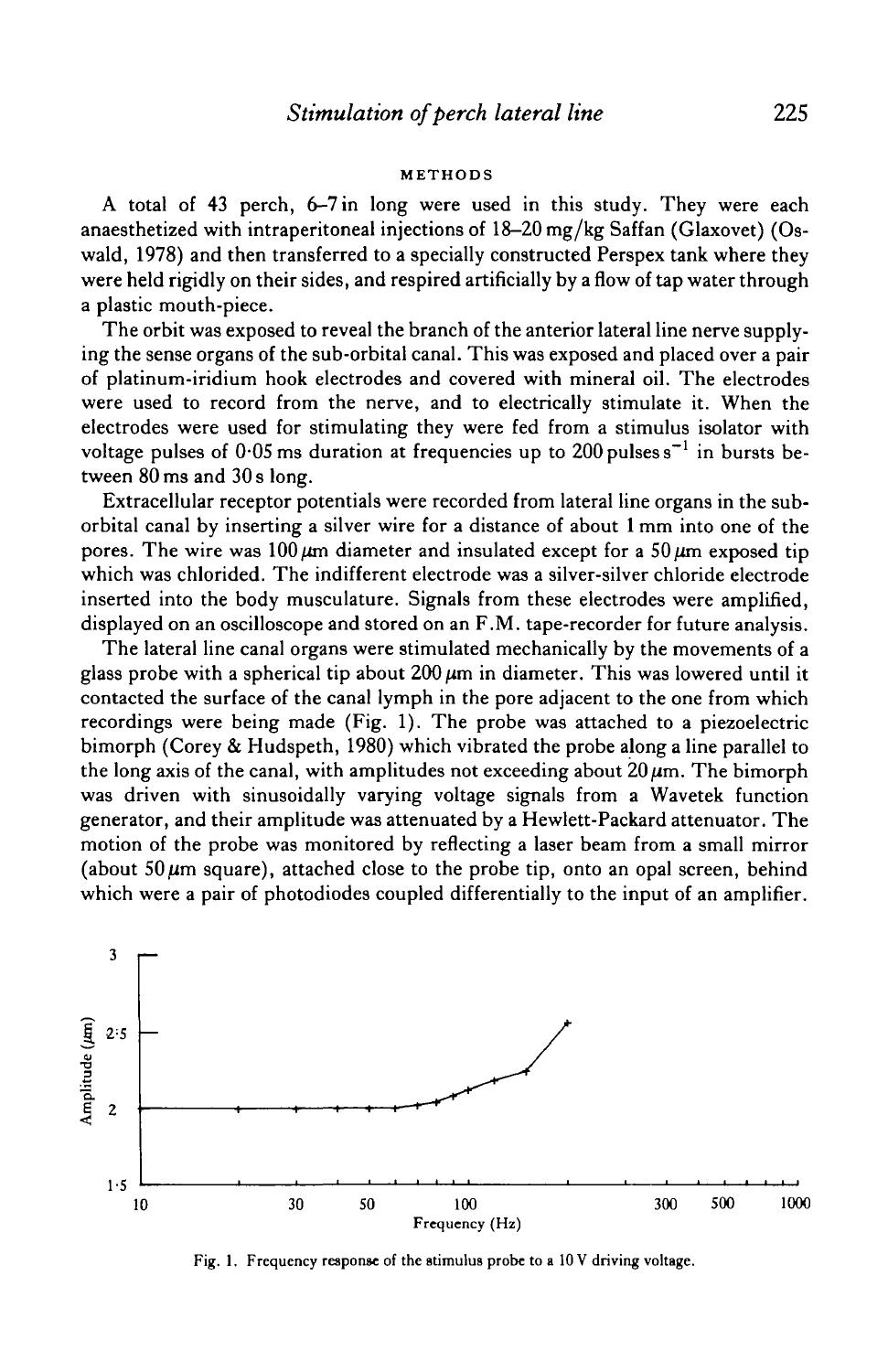This optical lever device was used to measure the frequency characteristics of the probe and its piezoelectric driver (Fig. 2), the amplitude of its movement (not more than  $20 \mu m$ ) and its linearity. In fact the system was found to be linear over its working range which was 30 to  $-60$  dB relative to 2  $\mu$ m displacement.

Signal averaging was performed by either a Biomac 1000 signal averager or a PDP 1103 microprocessor. Amplitude and zero crossing phase measurements were made from averaged records in the majority of instances, but on the few occasions when prolonged efferent stimulation was used, phase and amplitude measurements were made with a pair of Brookdeal SC905 lock-in amplifiers fitted with an Omniphase module. The summating potential was measured as the difference between the recording base line and the half peak to peak amplitude of the microphonic potential. Harmonic distortion of the waveform was measured with a Princeton 4512 spectrum analyser.

### **RESULTS**

## *The effect of electrical stimulation of the lateral line nerve on the amplitude of the microphonic and summating potentials*

Microphonic and summating potentials were recorded from organs in the suborbital canal in response to small sinusoidal water displacements adjacent to the canal pores. From the onset of an intense mechanical stimulus, the summating potential grew to a maximum within about 15 ms and then decreased progressively over the next 100-150 ms to reach a relatively steady state (Figs 3, 4). When the summating potential was at its largest, the microphonic was small and clipped in the negative, or inward directed phase, but it became larger and more symmetrical as it approached the steady state. At the cessation of mechanical stimulation there was a slow positive or outward potential, which lasted for about 100-120 ms. However, at lower levels of mechanical stimulation, the onset and offset potentials were reduced (Fig. 4).

In these experiments we did not attempt to discover the origins of the potential changes associated with the onset and offset of the mechanical stimulus. They may have represented adaptation of the hair cell transduction process or a changing membrane conductance associated with it. However, these onset and offset changes have been found to be absent, or nearly absent, when the cupulae of lateral line organs are driven directly (Flock, 1965; Flock & Russell, 19736). It is thus likely that the potential changes arose from the movements of canal lymph associated with the onset and offset of vibration of the stimulus probe. The inaccessibility of the lateral line canal organs, which are located in their narrow, fluid-filled canals, prevented us from monitoring the motion of the cupulae.

Electrical stimulation of the branch of the anterior lateral line nerve supplying the organ caused an increase in the peak to peak amplitude of the microphonic potential and an increase in the amplitude of the negative summating potential (Figs 3,4). The time courses of these changes were identical and rather slow. The increases in the microphonic and summating potentials reached their maximum after 25-50 ms and returned to their prestimulus levels about 350 ms after cessation of the electrical stimulation. The effectiveness of the electrical stimulation of the lateral line nerve on the extracellular receptor potentials and the adaptation of its effect was dependent on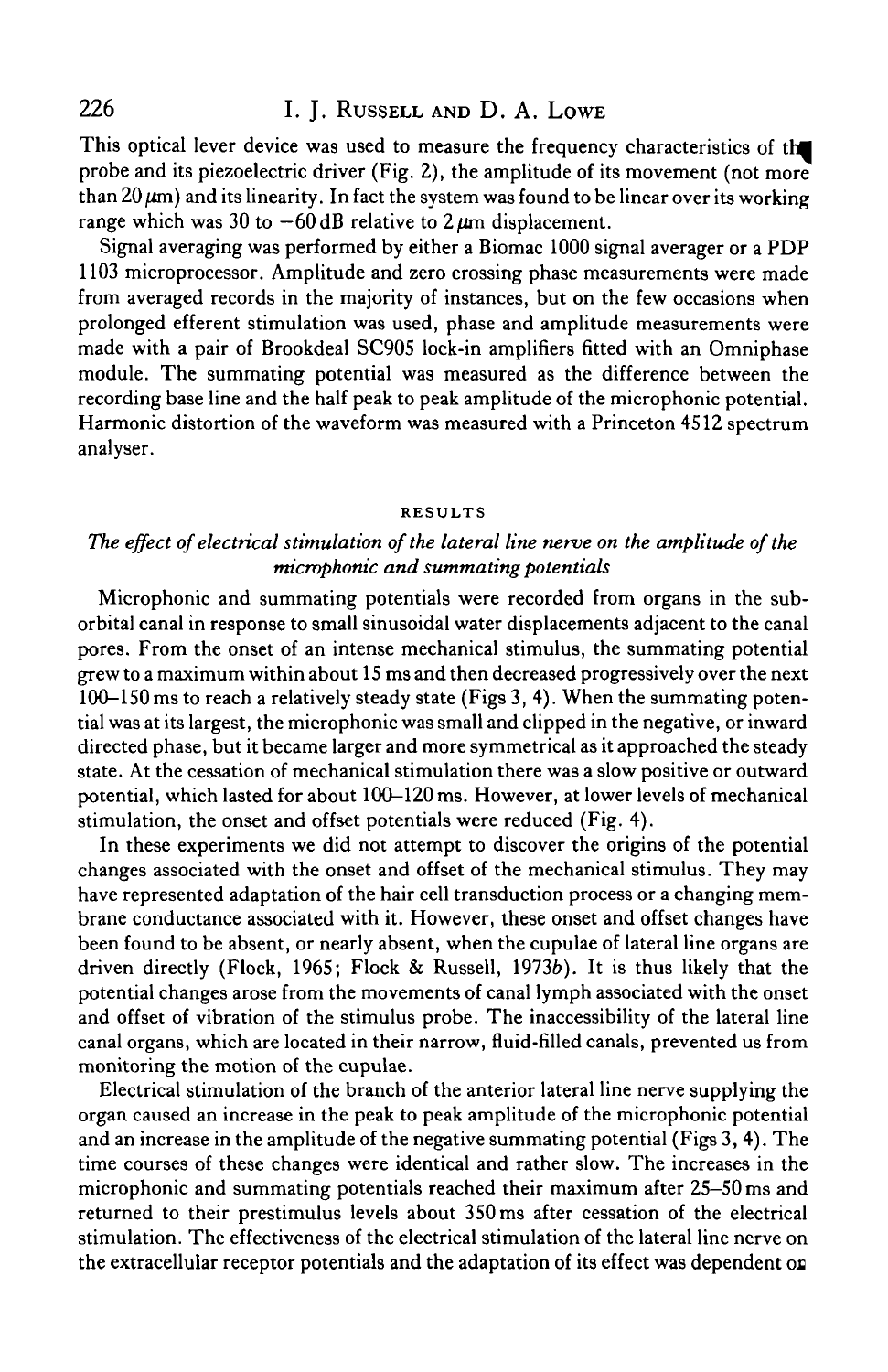

Fig. 2. The experimental arrangement showing the direction of movement (arrows) of the mechanical stimulus probe  $(P)$ , and the locations of the recording  $(R)$  and stimulating electrodes  $(S)$ . The approximate locations of the canal pores (open circles) and canal organs (solid circles) are shown for the suborbital canal. The course of the branch of the anterior lateral line nerve supplying these organs is shown as a dotted line.



Fig. 3. The influence of electrical stimulation of the lateral line nerve on extracellularly recorded receptor potentials recorded from the suborbital canal. Upper trace, the microphonic and summating potential recorded in response to a 60 Hz mechanical stimulus of  $2 \mu m$  amplitude. Bottom trace, the voltage input to the piezoelectric bimorph. Middle trace, microphonic and summating potential recorded during electrical stimulation of the nerve supplying the suborbital canal organs. The duration of the stimulus is indicated by the bar in the bottom left hand corner of the record, i.e. 80 ms at  $60$  pulses  $s^{-1}$ . Each trace is an average of eight records.

the state of the animal. In animals whose physiological condition was judged to be excellent no adaptation was seen after 5 s of continuous electrical stimulation of the lateral line nerve (Fig. 10) at frequencies about twice that required to produce a maximum change in the microphonic and summating potentials. These effects on the extracellular receptor potentials were abolished when 'Flaxedil' was released from an indwelling catheter inserted into the body musculature. The amount of Flaxedil required for this was small  $(5 \text{ mg/kg})$  and it did not block the afferent fibres, which .continued to respond normally to mechanical stimulation of the end organ. It is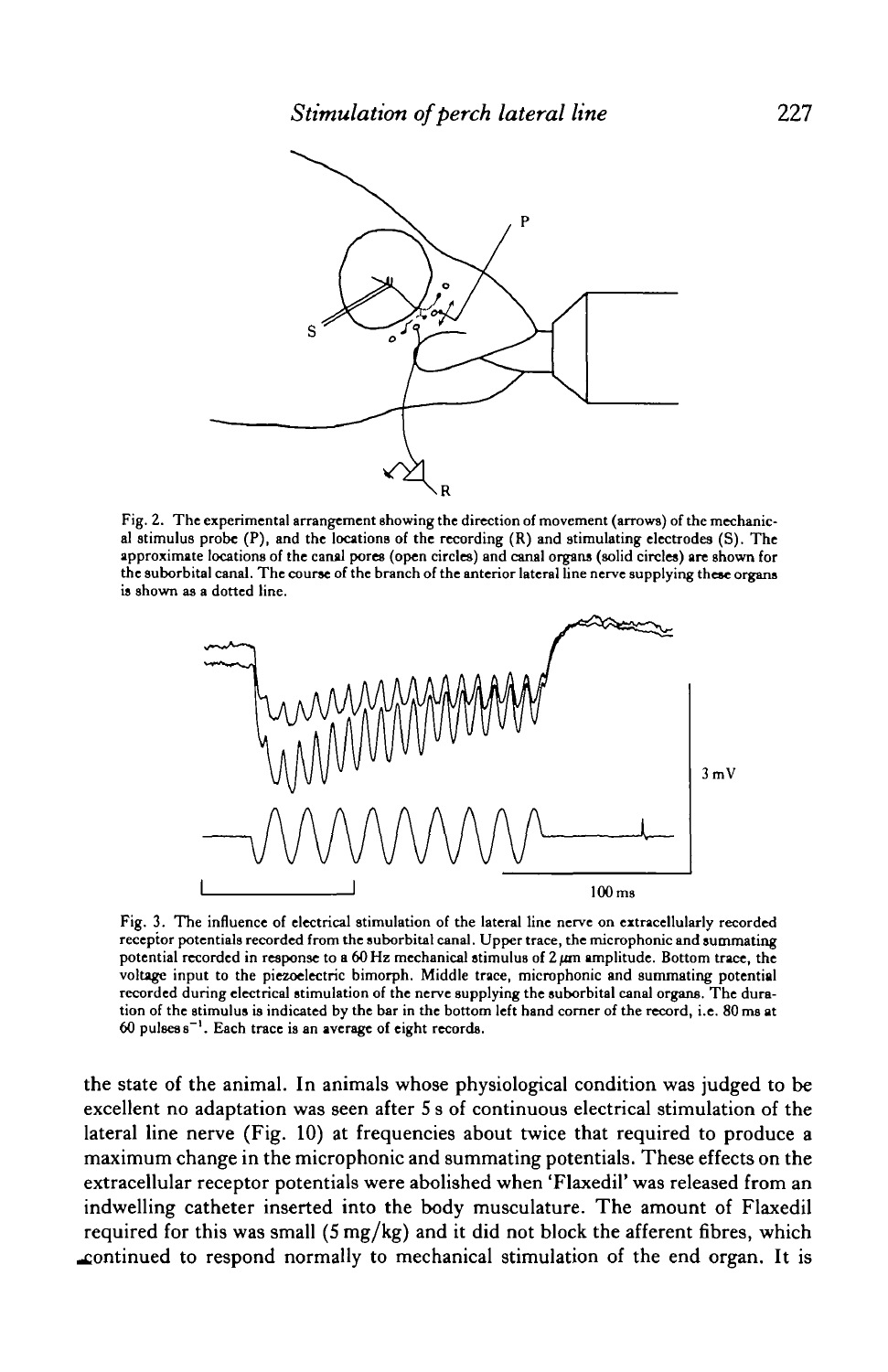

Fig. 4. Extracellular receptor potentials recorded from the suborbital canal in response to 25 Hz mechanical stimulation at  $-20 \text{ dB(A)}$ ,  $-10 \text{ dB(B)}$  and  $0 \text{ dB(C)}$  relative to a  $2 \mu$ m displacement of the stimulus probe. In each pair of traces the lower is the response during electrical stimulation of the lateral line nerve. The duration of this stimulus, at 70 pulses  $s^{-1}$ , is indicated by the bar in the bottom left-hand corner. Each trace is the average of eight records. Bottom trace, voltage input to piezoelectric stimulus probe.

presumed that the changes observed in the microphonic and summating potential during electrical stimulation of the lateral line nerve were due to the efferent fibres whose synapses are blocked by agents which interfere with the release of acetylcholine or compete for receptor sites for this transmitter (Russell, 19716).

### *Changes in the amplitude-intensity relationships of the extracellular receptor potentials during efferent stimulation*

The relationship between the amplitude of the extracellular receptor potential and stimulus intensity was dependent upon the frequency of the mechanical stimulus and tended to saturate at progressively lower amplitudes as the frequency was increased (Fig. 5). This tendency was demonstrated most strongly by the microphonic and the trend continued above the most sensitive frequency of the lateral line canal organ (centre frequency), which is about 50 Hz in Fig. 5.

When the efferent fibres were electrically excited, the receptor potentials were augmented, and this had the effect of shifting the amplitude-intensity relationships to the left of the controls (Fig. 6). Electrical stimulation of the efferent fibres appeared to have the most potent effect on the negative summating potential at low levels of mechanical stimulation (Fig. 6). However, this is presumably because stimulation of the efferent fibres causes an efferent potential due to the inward flow of current through the apical surface of the sensory epithelium caused by the hyperpolarization of the hair cells (Flock & Russell, 1973b). This potential is large relative to the negative summating potential caused by low levels of mechanical stimulation, and its.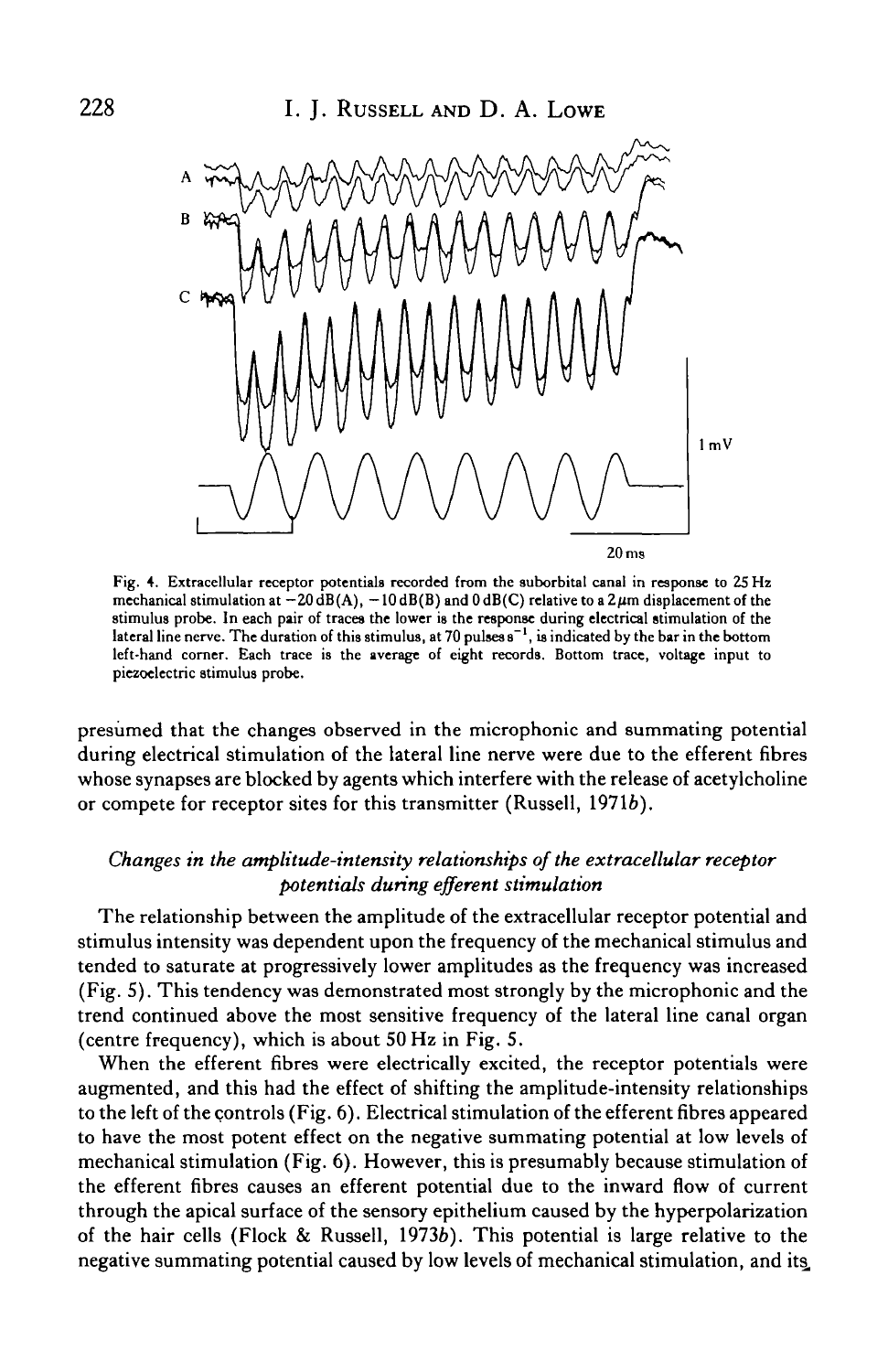

Fig. S. The relationships between the intensity of the stimulus and the microphonic potential (A) and summating potential (B) for a single preparation at the different stimulus frequencies indicated in Hz against each trace. The stimulus intensity is expressed in dB relative to a  $2 \mu m$  displacement of the stimulus probe.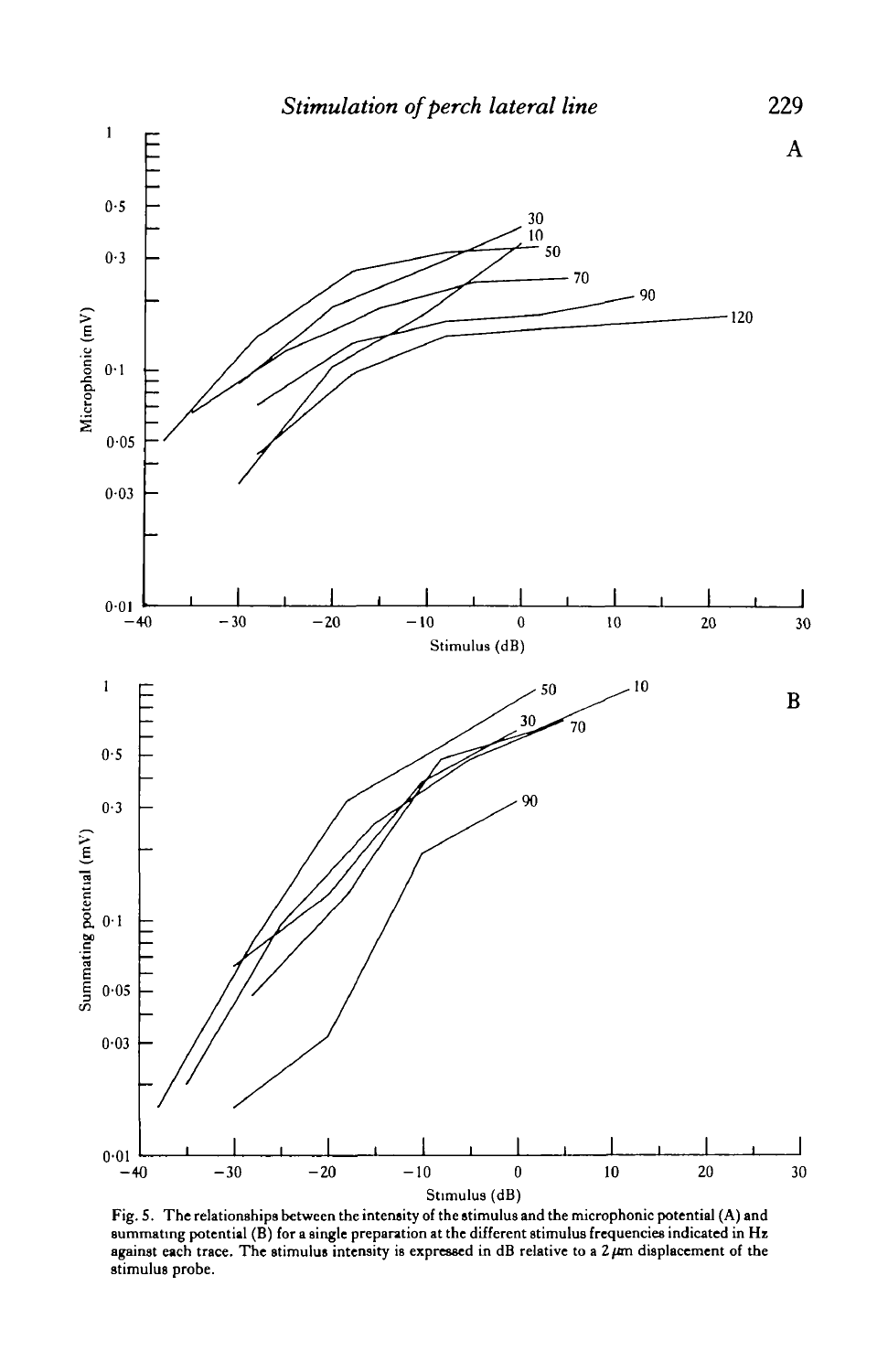

Fig. 6. The relationships between the stimulus intensity and the microphonic potential (A, C) and summating potential (B, D) in a single preparation at two stimulus frequencies: A, B (20 Hz); C, D (60 Hz).  $\div$  Marks the control and  $\diamondsuit$  the response during efferent stimulation at 60 pulses s<sup>-1</sup> for 180 ms. The curves without symbols in B and D show the change in the amplitude of the summating 180 ms. The curves without symbols in B and D show the change in the amplitude of the summating potential after the deduction of the efferent potential of  $0.07 \text{ mV}$ .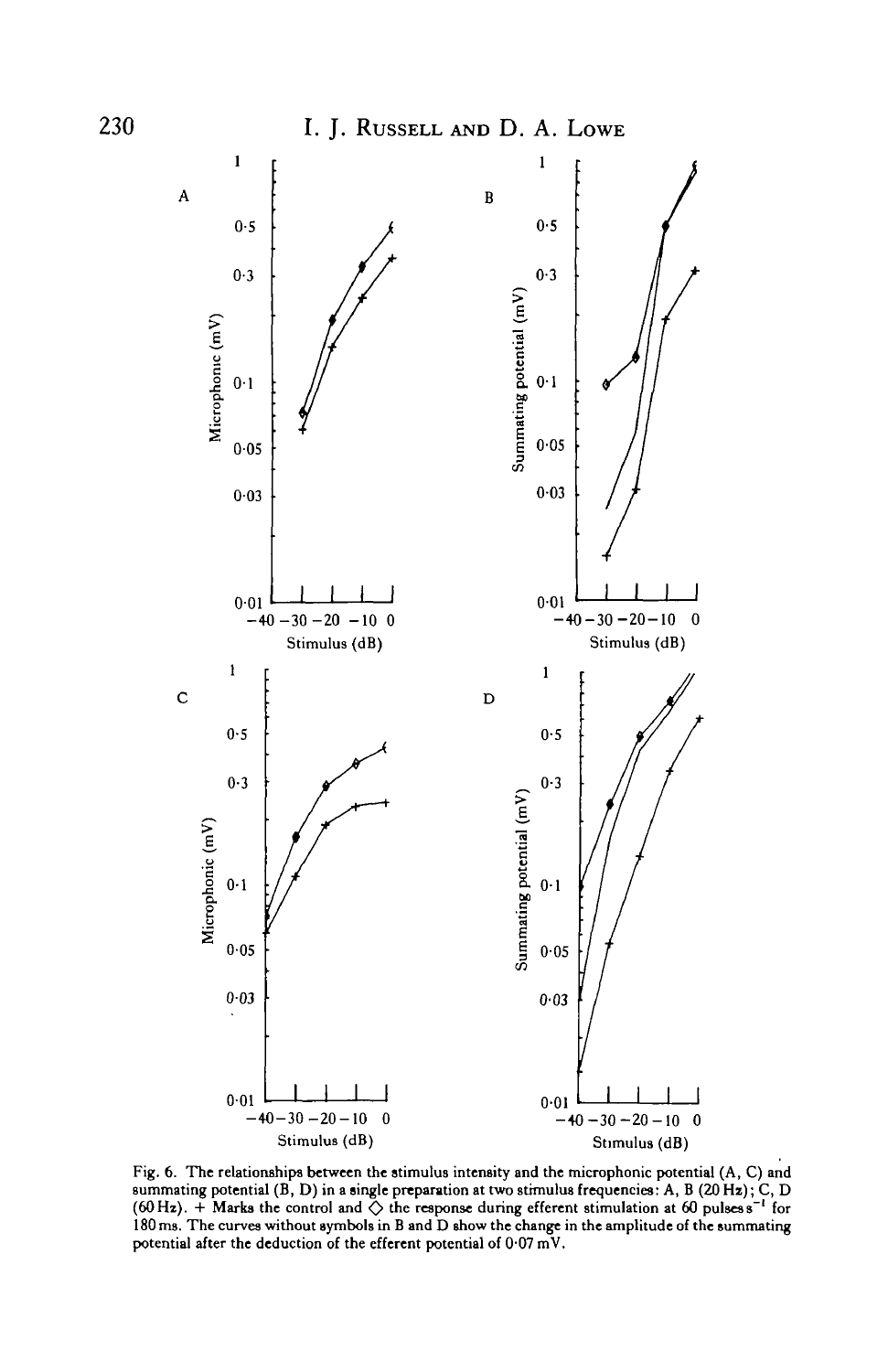lelative contribution to the summating potential becomes progressively smaller when the stimulus amplitude is increased.

The amplitude-intensity relationships of the microphonic potential were also altered by efferent stimulation in that they tended to reduce the strong saturation of these potentials which occurred at high stimulus intensities and frequencies (Fig. 6C).

## *Changes in the harmonic composition of the microphonic, following stimulation of the efferent fibres*

A close examination of the waveform of the microphonic showed that electrical stimulation of the lateral line nerve caused it to appear more symmetrical in response to sinusoidal mechanical stimulation. The effect was most noticeable at high intensities, when the microphonic was saturating (Figs 3, 4C), but it occurred at all stimulus intensities, including those within the linear region of the lateral line organ's response properties (Fig. 4A, B). The change in the waveform of the microphonic was also revealed as a change in its harmonic distortion, which was reduced by stimulation of the lateral line nerve. This distortion, and its reduction by the action of the efferent fibres, was frequency dependent. In Fig. 7 is shown the relationship between the



Fig. 7. A, B and C. The ratio of the second order harmonic component relative to the fundamental frequency of the microphonic potential (4th order relative to the stimulus frequency) versus frequency at  $0$ ;  $-10$ , and  $-20$  dB respectively relative to a  $2 \mu m$  displacement of the stimulus probe. D. Third order harmonic component of the microphonic versus frequency at  $0 dB$ .  $\bigcirc$ , Control;  $\blacktriangle$ , during maximal electrical stimulation of the lateral line nerve at 80 pulses s<sup>-1</sup> for 320 ms.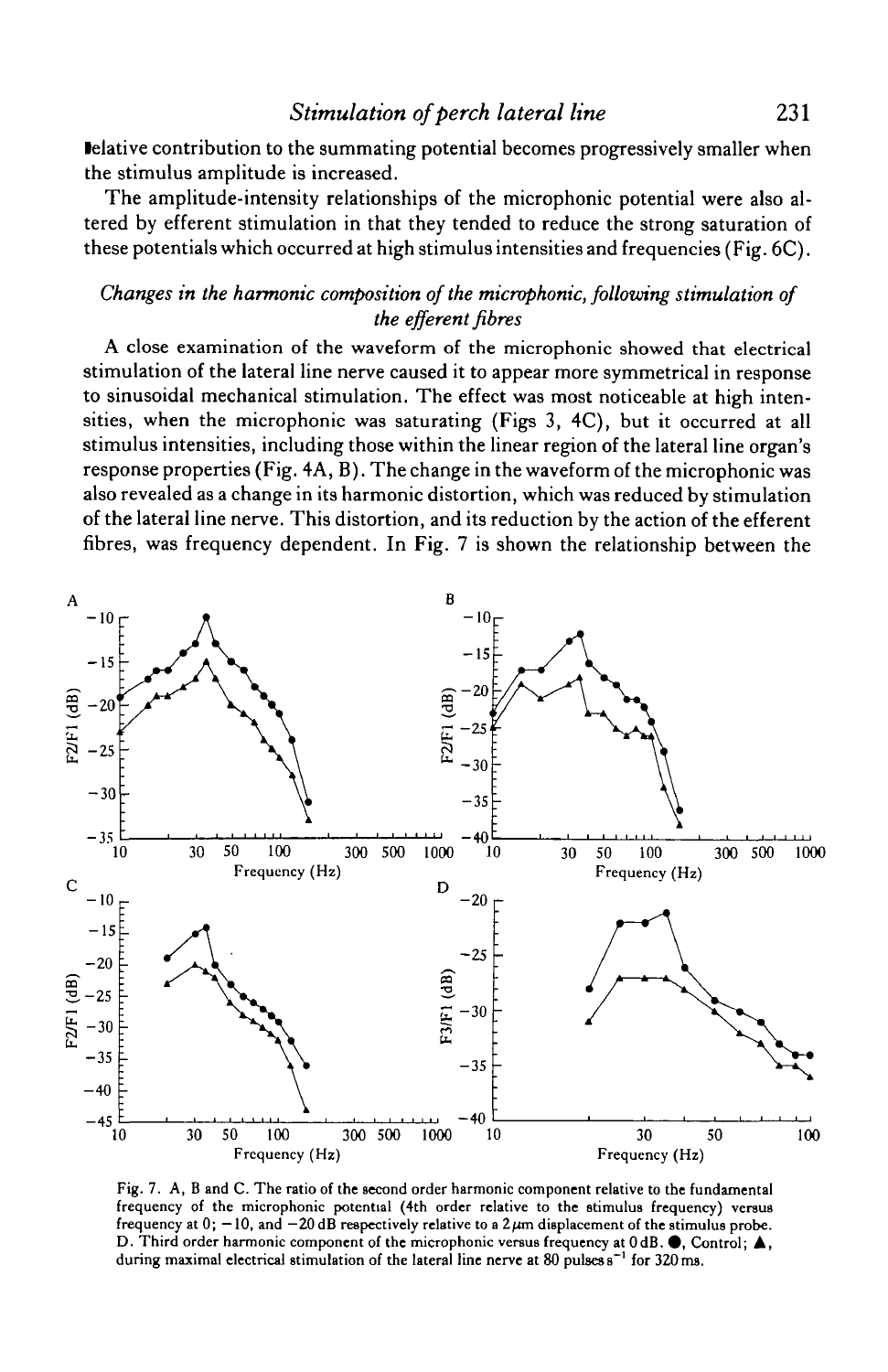## 232 I. J. RUSSELL AND D. A. LOWE

ratios of the second and third order harmonic components of the microphonic and itj fundamental (fourth, sixth and second order, respectively, relative to the mechanical stimulus) and the frequency of mechanical stimulation, for responses recorded at a single location in the suborbital canal at several intensities. The distortion increased relative to the fundamental at a rate of about  $6 dB/c$  ctave from low frequencies to a maximum at the centre frequency of the organs (30-40 Hz in the example illustrated) and declined at this rate above the centre frequency. Electrical stimulation of the lateral line nerve reduced this distortion at all levels of mechanical stimulation and, most noticeably, at the centre frequency.

## *Amplitude and phase relationships of the microphonic*

Families of curves were constructed which depicted the change in amplitude of the microphonic with stimulus frequency at different intensities (Fig. 8). The curves, in effect, describe the filter properties of the mechanism responsible for generating the microphonic. At the lowest intensities, when the microphonic increases linearly with intensity, it can be seen that the relationship between the amplitude of the microphonic and the stimulus intensity resembles a broad band pass filter (Fig. 9A, B). The centre frequencies of this relationship were found to vary between 35 Hz and 65 Hz in 11 preparations with a mean of  $53.5$  Hz (s.e.,  $8.3$ ). When the efferent fibres were electrically stimulated, the amplitude of the microphonic was increased over the entire frequency range, but the largest changes occurred around the centre frequency.

The amplitude changes, which were caused by electrical stimulation of the lateral line nerve, were also associated with small changes, usually less than 10° and never more than 25°, in the phase of the receptor potential relative to the mechanical



Fig. 8. Amplitude-frequency relationships of the microphonic potential recorded from a single location on the suborbital canal. In descending order, the curves show responses to  $0 dB$ ,  $-10 dB$ ,  $-20$  dB and  $-30$  dB intensities of stimulation relative to a 2  $\mu$ m displacement of the probe.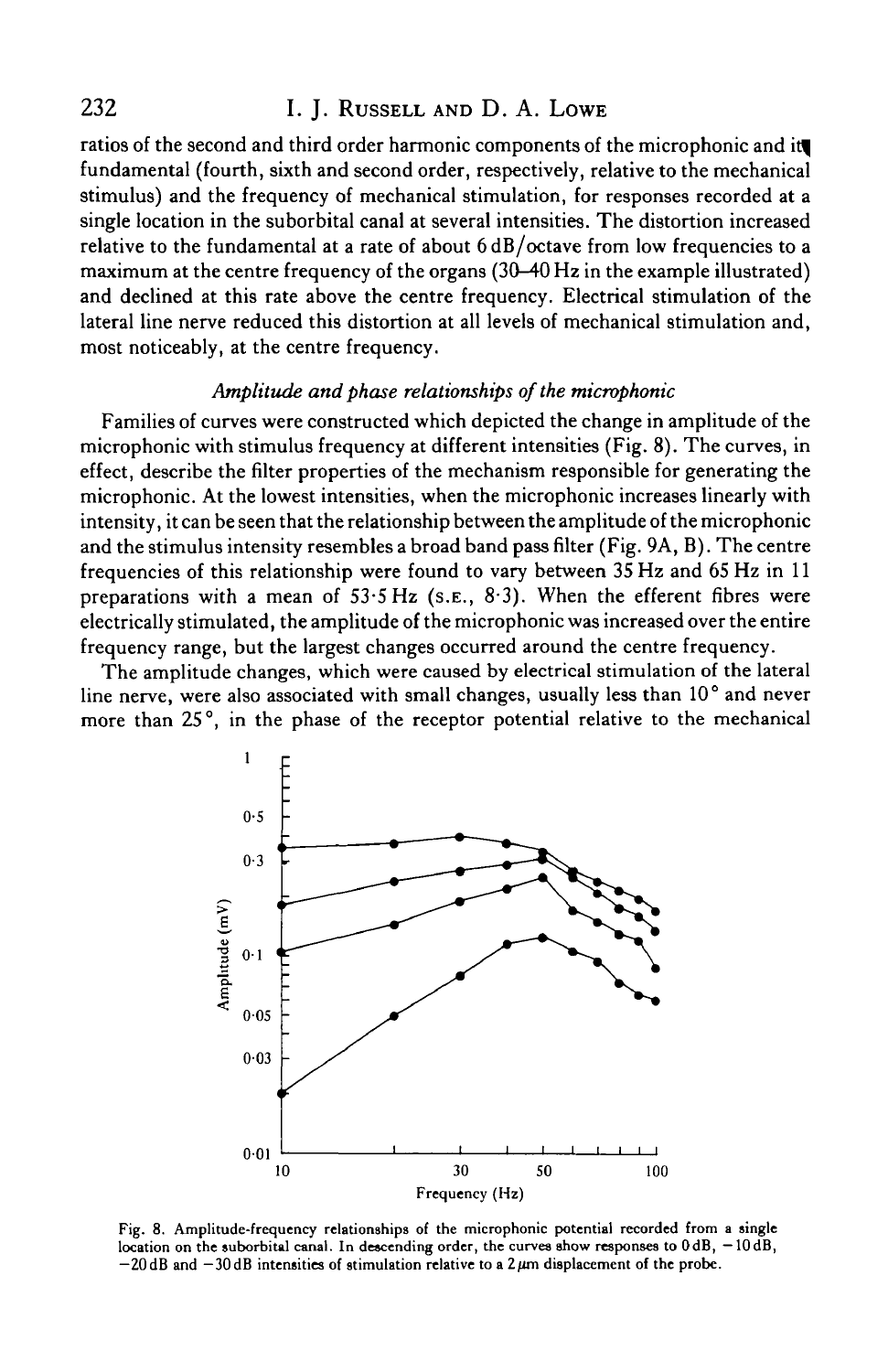

Fig. 9. The effect of electrical stimulation of the efferent fibres on the amplitude-frequency relationships of the microphonic potential in response to  $a - 30$  dB mechanical stimulus. A and B are from two different preparations.  $+$ , Control;  $\Diamond$ , measurements during efferent stimulation at 60 pulses s<sup>-1</sup> for 180 me. The theoretical curves drawn through the points are for the responses of a velocity detector with a low pass resonance at 50 Hz whose amplitude characteristics are given in equation (1). In (A) the damping factor is changed from 1 (control) to  $0.6$  (efferent stimulation) and in (B) from 1 to  $0.8$ .

stimulus. In Fig. 10, the upper trace shows the effect of a 5s burst of electrical stimulation of the lateral line nerve on the microphonic potential elicited in response to a continuous 60 Hz sinusoidal mechanical stimulus at an intensity within the linear response region of the lateral line organ. The middle and lower traces show the amplitude and phase changes, respectively, of the fundamental frequency of the microphonic (twice the stimulus frequency), caused by efferent stimulation. These traces represent the modulus and phase outputs of a pair of lock-in amplifiers set to measure only the fundamental frequency of a complex waveform, and in quadrature. The time courses of these measurements are limited by the time constants of the amplifiers (about  $3 \text{ ms}$ ) and the electronics of the Omniphase (about  $2 \text{ s}$  for a step change in phase). In the linear operating region of each lateral line organ, from which measurements were taken, phase changes in the microphonic potential relative to the mechanical stimulus were not observed when the stimulus intensity was increased to produce an increase in the amplitude of the microphonic to match that caused by efferent stimulation.

A more comprehensive attempt was made in several lateral line organs to relate the phase of the microphonic, with and without electrical stimulation of the lateral line nerve, to that of the mechanical stimulus at different frequencies. It was the general case that at frequencies below the centre frequency of the organ, electrical stimulation of the lateral line nerve caused a phase lead of the microphonic, and above it, a lag (Figs 11, 12). There was no apparent phase change at the centre frequency.

### *A model to fit the observations*

An attempt was made to find a model which fitted the linear responses of the **Example 1** intervals and efferent stimulation. An inspection of the amplitude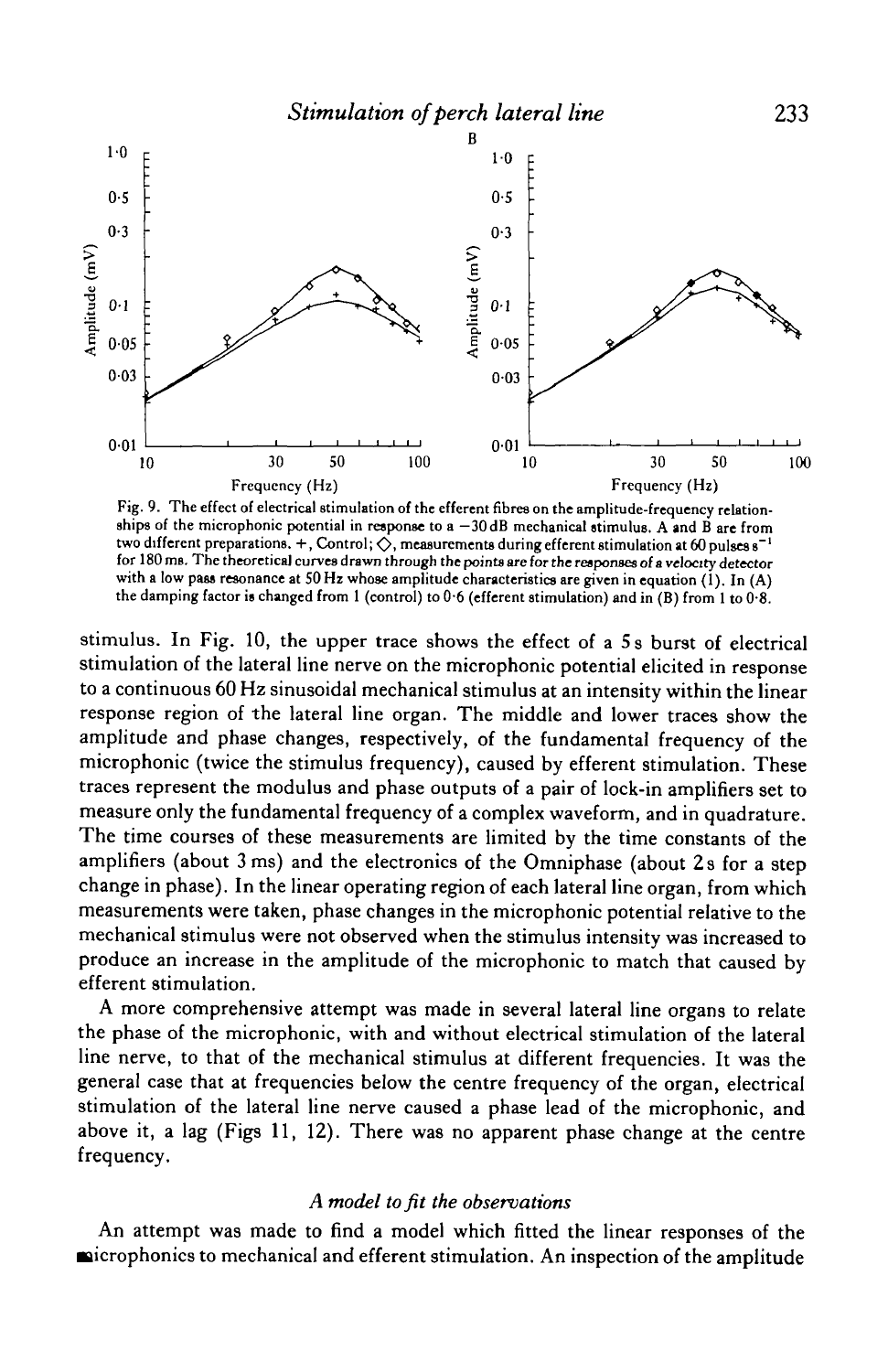

Fig. 10. Phase and amplitude changes in the microphonic potential caused by electrical stimulation of the lateral line nerve. Trace A, microphonic potential recorded in response to a constant SO Hz mechanical stimulation with a 2  $\mu$ m displacement. The bar indicates the 5 s period for which the efferent fibres were driven at 120 pulses  $\mathrm{s}^{-1},$  which is twice the rate necessary to produce a maximum change. Trace B, mechanical stimulus. Traces C and D show the phase and amplitude changes in the microphonic measured with lock-in amplifiers and omniphase module respectively. The time constant of the lock-in amplifier was 3 ms, and the response time of the Omniphase to a step change in phase is about 2s. Vertical bar is  $600 \,\mu\text{V}$  for A,  $12.5^{\circ}$  for C and  $50 \,\mu\text{V}$  for D.

and phase relationships of the microphonic potential with respect to the mechanical stimulus, and reference to previous models of the lateral line system (Kuiper, 1956; Kroese, van der Zalm & van den Berken, 1978) indicated that the lateral line canal organ was coupled by viscous drag to the motion of the stimulating sphere, and that it also behaved as an approximately critically damped, low pass resonator.

The amplitude characteristics of a low pass resonance are given by

$$
y = \left[ \frac{1}{\left(1 - \frac{\omega^2}{\omega_0^2}\right)^2 + T^2 \frac{\omega^2}{\omega_0^2}} \right]^{\frac{1}{2}}
$$
(1)

where y is the amplitude gain of the low pass resonance,  $\omega_0$  is the natural cut-off frequency and T is the damping factor (Bendat & Piersol, 1971). In a mechanical system  $\omega_0$  is determined by the elasticity and mass of the vibrator and T is determined by 'friction' or resistance to movement. The effect of increasing T is to decrease the frequency selectivity of the resonance and to shift the maximum amplitude of vibration to a frequency below  $\omega_0$ . When T is equal to one, the system is critically damped.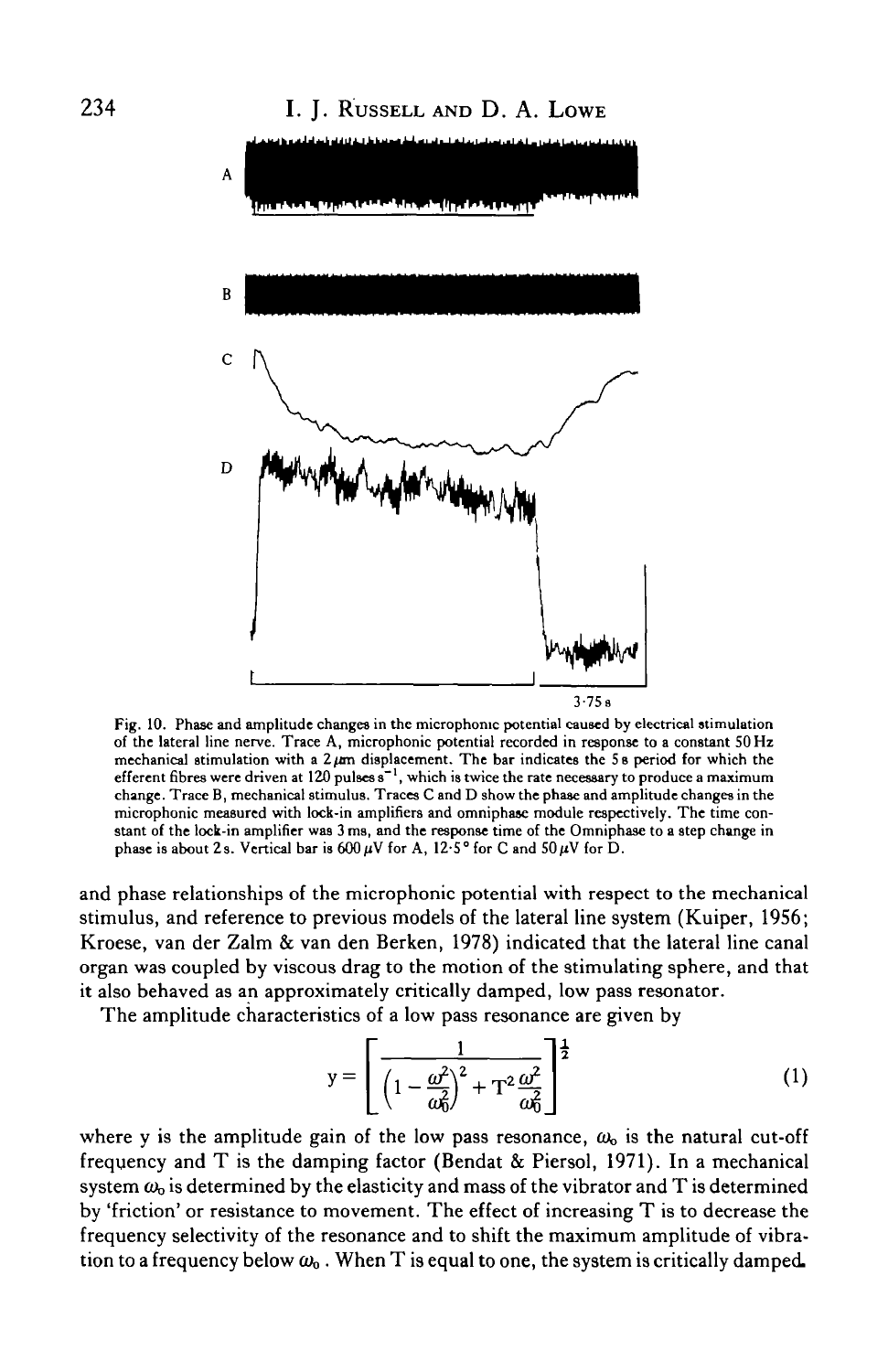

Fig. 11. Microphonic potentials recorded from a single preparation with A, 15 Hz; B, 30 Hz; and C, 60 Hz mechanical stimulation at  $0 dB$  relative to a  $2 \mu m$  displacement of the stimulus probe. Thin trace, control; thick trace, during electrical stimulation of the lateral line nerve at 60 pulses s<sup>-1</sup> for 180 ms. Lower trace voltage input to stimulus probe. Each trace is the average of 16 sweeps.

and in this condition it shows little frequency selectivity and, if mechanically disturbed, it returns optimally to its mean position without oscillation.

The phase of the low pass resonator is given by:

$$
p = \tan^{-1} \left[ \frac{-\left(\frac{\omega}{\omega_0}\right) \cdot T}{1 - \left(\frac{\omega^2}{\omega_0^2}\right)} \right]
$$
 (2)

At frequencies well below the natural frequency,  $\omega_0$ , the forced oscillation is in phase with the driving force and lags the driver by  $\pi/2$  at  $\omega_0$  and by  $\pi$  radians at frequencies well above this. This phase change takes place over a short frequency range either side of *(Do* if the damping is light, but occurs smoothly, without transition,  $\pm$  the system is critically damped.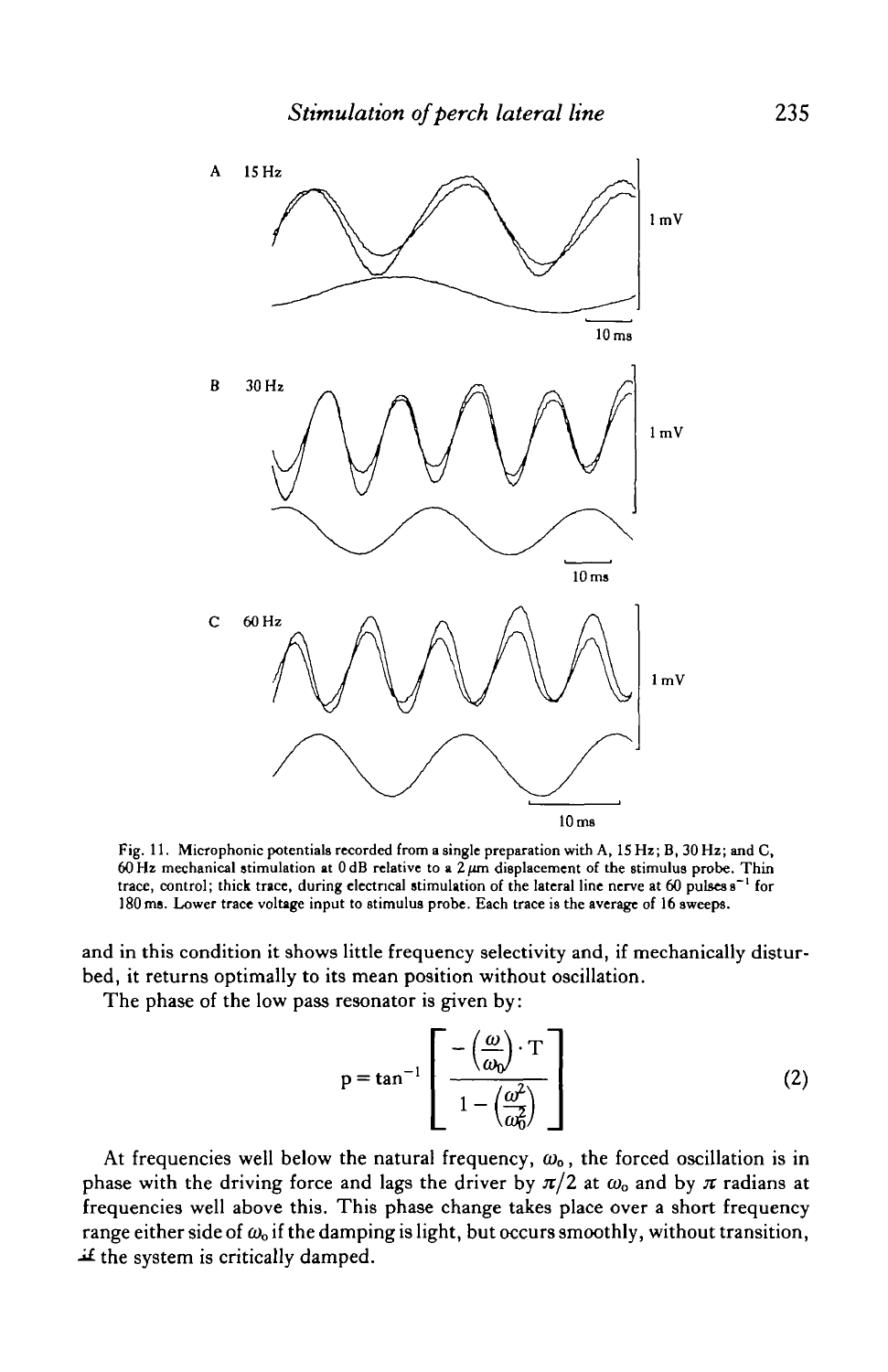

Fig. 12. The phase of the microphonic relative to that of the stimulus probe versus frequency measured at an intensity  $-30$  dB relative to a 2  $\mu$ m displacement of the stimulus probe for two preparations. +, Control;  $\Diamond$ , during electrical stimulation of the lateral line nerve at 60 pulses  $s^{-1}$  for 180 ms. The theoretical curves are for a velocity detector with a low pass resonance at 50 Hz whose phase characteristics are given in equation (2), which changes its damping factor from 1 to  $0.6$  (A) and from 1 to  $0.8$  (B).

Values for the natural frequency of the damped, low pass resonance and the damping factor were estimated from the data in the linear regions of the response characteristics. These values were used in equations 1 and 2 to fit theoretical curves to the measured amplitude and phase characteristics of microphonic potentials recorded in response to low intensity stimuli when the lateral line organs are operating in their linear range.

It is particularly interesting to observe that when this model is used to describe the change in the amplitude of the microphonic with frequency, in response to low amplitude water displacements, it is necessary to change only one parameter in order to account for the changes observed when the efferent fibres are stimulated. This is the damping factor of the low pass resonance, and in the examples illustrated in Fig. 2, this decreased by about 0-2-0-4 of the nearly critically damped control state when the efferent fibres were stimulated.

#### DISCUSSION

The experiments described in this paper have revealed that electrical stimulation of efferent fibres in the lateral line nerve caused frequency dependent increases in the microphonic and summating potentials recorded from sub-orbital canal organs in the perch, and changes in the phase and harmonic composition of the microphonic waveform.

In their linear operating range, the sub-orbital canal organs of the perch behave as critically damped, low pass resonators coupled to the viscous flow of fluid in their environment. These observations are in agreement with Kuiper's (1956) discovery that the cupulae of the ruff, *Acerina cernua,* behaved as critically damped resonators.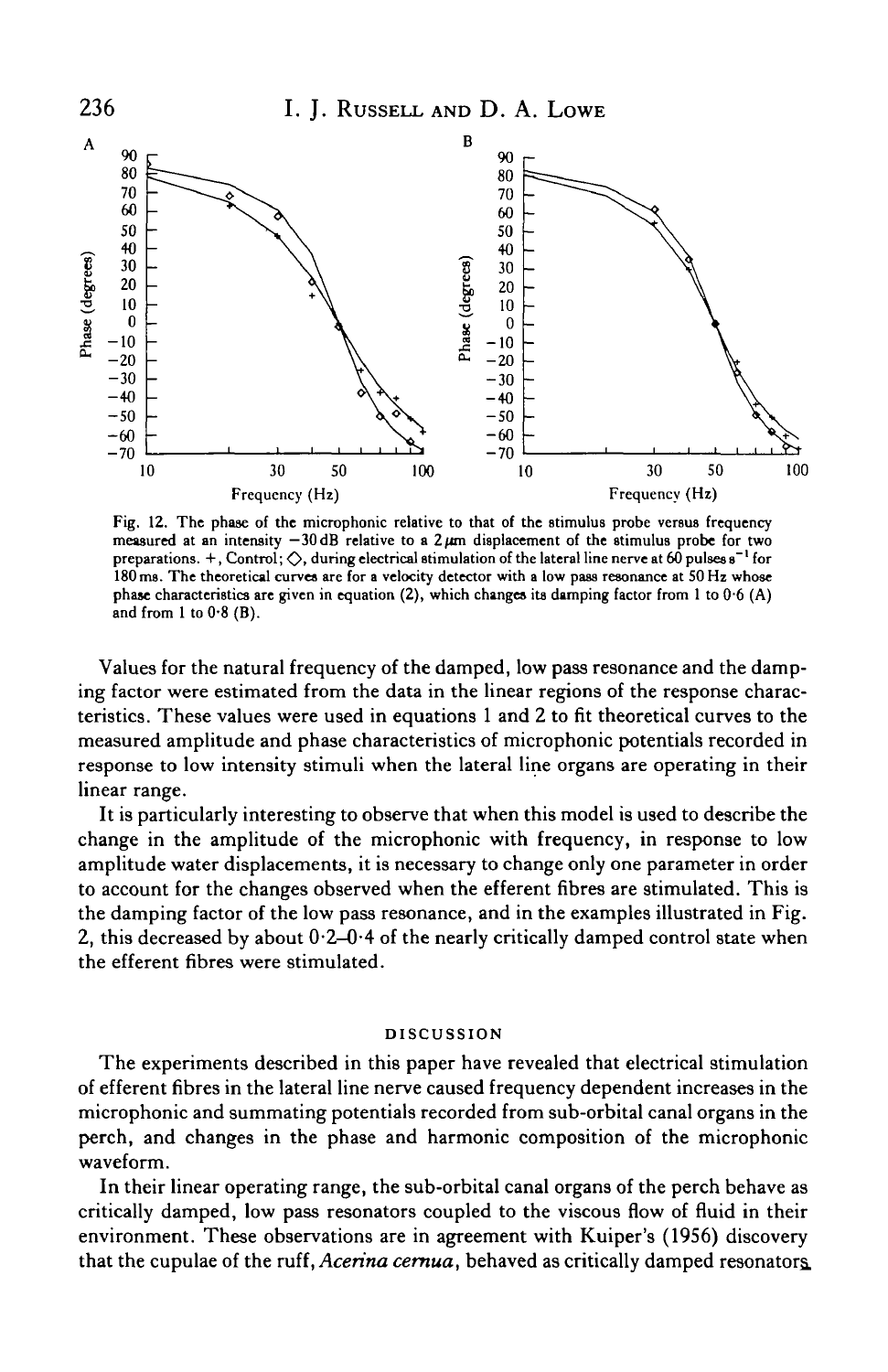## *Stimulation of perch lateral line* 237

then they were driven directly and with the demonstration by Kroese et al. (1978)<br>that cupulae of the superficial lateral line organs in *Xenopus* were coupled to the<br>uplosity of water movement in their immediate ourisonme hen they were driven directly and with the demonstration by Kroese *et al.* (1978) velocity of water movement in their immediate environment. In the perch, electrical stimulation of the efferent fibres causes frequency dependent phase and amplitude changes in the microphonics which are consistent with the hypothesis that it is the damping factor of the low pass resonance which is altered. If the frequency dependent characteristics of the microphonic potential are due to the mechanical properties of the lateral line organs, then the efferent fibres have in some way altered them to reduce the damping between the movements of the cupula and the responses of the hair cells. There is a precedence for this proposal based on changes in the non-linear behaviour of cochlear microphonic and middle ear mechanics following stimulation of the efferent system in the mammalian auditory system (Mountain, 1980; Siegel & Kim, 1980).

It may be that the frequency-dependent properties of the microphonic potential, which are modified by efferent stimulation, are due to the electrical properties of the hair cells. For example, Crawford & Fettiplace (1981) have attributed the frequency tuning of hair cells in the turtle cochlea to an electrical resonance in their membrane properties. However, the possibility of similar electrical resonances occurring as a property of hair cell membranes in lateral line receptors has yet to be explored.

The non-linear properties of the intracellular receptor potentials recorded from lateral line organs  $-$  in particular, their saturation and harmonic distortion  $-$  are also influenced by efferent stimulation. Outside their linear range the extracellularly recorded receptor potentials share a property in common with intracellularly recorded potentials from inner hair cells in the mammalian cochlea. From frequencies well below their centre frequency, the responses of the hair cells saturate at increasingly lower amplitudes with increasing stimulus frequency (Russell & Sellick, 1978). When the efferent fibres are stimulated, the rate of saturation of the lateral line microphonic and summating potentials tends to be reduced, although the frequency-dependent trend in their saturation remains. Efferent stimulation also reduces the harmonic distortion of the waveform, making it appear more symmetrical in the depolarizing direction (Fig. 7) and this reduction is also frequency dependent. It may be that the efferent fibres have altered the electrical properties of the hair cells in such a way as to reduce the voltage sensitivity of the cells' membrane conductance. Current-voltage studies of hair cells in the isolated frog sacculus by Corey & Hudspeth (1979) showed that they became strongly rectified when polarized or depolarized. If the rectification is virtually instantaneous, then it could account for our observations. However, the time courses of the conductance changes underlying their observations have not been described and similar conductance changes operating in lateral line hair cells may be too slow to account for the saturation of the microphonic and summating potentials. If saturation is due to limitations in the motion of stereocilia, then they behave as if they offer progressively increasing resistance to displacements towards the kinocilium. If this is so, then efferent stimulation appears to change their behaviour as hardening springs and make them more linear. The precise nature of the post synaptic action of efferent fibres on hair cells must await further intracellular and micromechanical studies.